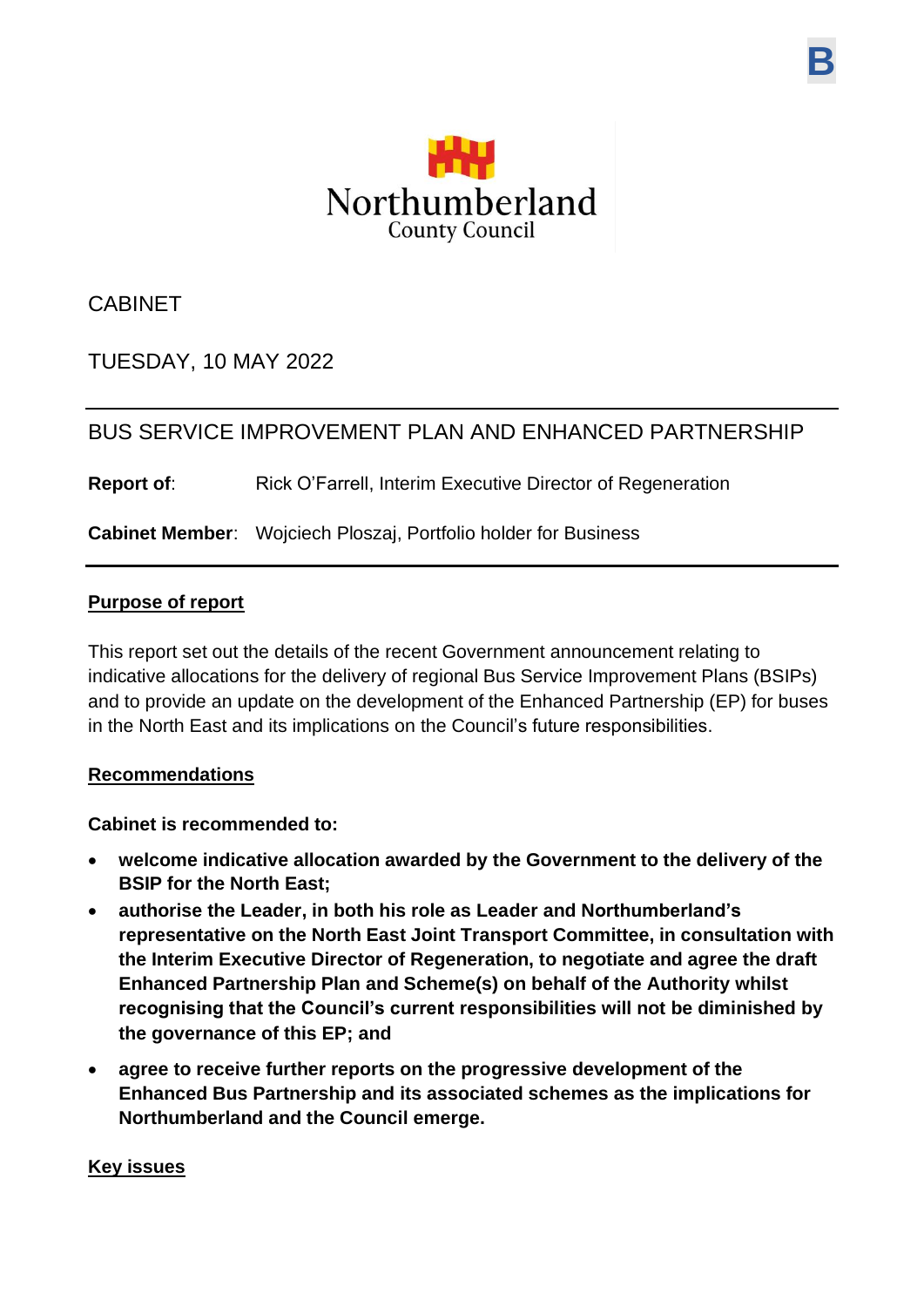In March 2021, the Government published its National Bus Strategy (NBS), which set out an ambitious vision to dramatically improve bus services (outside London) through greater local leadership and the creation and funding of Enhanced Bus Partnerships.

The NBS required that, by the end of June 2021, local transport authorities (LTAs) commit to developing an Enhanced Partnership (EP) and publish a statutory notice to that effect. Furthermore, local transport authorities had to develop and publish a Bus Service Improvement Plan (BSIP) and submit the plan to the DfT during October 2021, setting out the outcomes they wish to see delivered through the Enhanced Partnership together with a request for funding.

Following review of this BSIP submission, DfT have awarded the North East Joint Transport Committee (JTC) an indicative funding allocation of £163.5 million toward the establishment of an Enhanced Bus partnership and the funding of a series of initiatives aimed at improving the regional public transport offering. This funding is for financial years 2022/23 to 2024/25 with £73.5m for capital investment and £90.0m for revenue investment.

To access this funding, DfT has now confirmed that the draft Enhancement Partnership Plan for the North East needs to be submitted by the JTC by 30 June 2022. The DfT will subsequently review the EP and either, provide feedback or agree it meets expectations and confirm final funding allocation.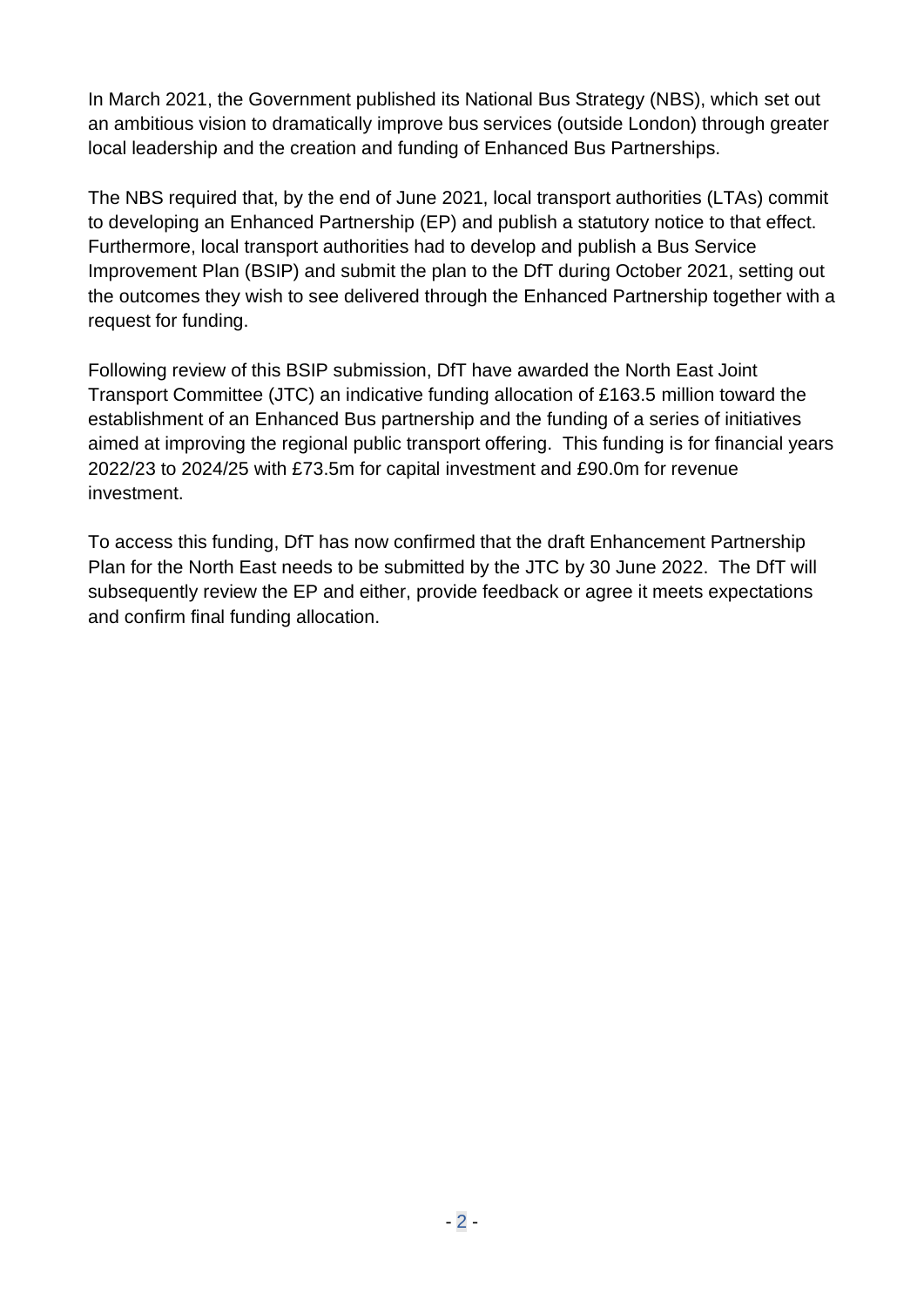### **BACKGROUND**

## **National Bus Strategy**

- 1. The Government announced in March 2021 that funding for bus services would be dependent on authorities' and bus operators' participation in new arrangements. The National Bus Strategy (NBS) sets out the Government's requirement for each area to publish a BSIP by 31 October 2021, and to have an EP with bus operators drafted by 30 June 2022.
- 2. From 1 July 2021, all government funding streams for buses is only available to LTA areas that have committed to entering an EP with their bus operators (this includes both Covid-19 support grants and bus subsidy to operators which has funded bus operators to continue running essential services throughout the pandemic, and which continues to fund the revenue shortfall between actual fares revenue and pre Covid-19 fare revenue). In addition, Government have stated that they will also take account of a region's performance against the NBS when considering funding allocations for wider, non-bus local transport schemes.
- 3. The NBS and its funding support provides the opportunity to start delivering against the objectives set out in the region's Transport Plan; and will help buses to play an even greater part in enabling economic growth, achieving better and more equal outcomes for communities and contributing to healthy and vibrant places to live and work in the region. Accordingly, in April 2021, the North East JTC issued formal notice of its intent to prepare an Enhanced Partnership Plan and Schemes for bus services and began working with the local transport authorities and local bus operators to pursue this.
- 4. Public engagement, billed as the 'Big Bus Conversation', was carried out over the Summer of 2021 on the JTC's Vision for Buses, and feedback from this engagement was used to prepare the region's BSIP, which was subsequently approved in October 2021. The plan sets out how transport bodies and bus operators will work with local highway authorities and local communities to plan and deliver a bus network where buses are better coordinated and easier to understand and use.
- 5. As such, it sets out a far-reaching programme of potential measures to improve bus services in the North East, which covers both revenue and capital costs to deliver the measures over three financial years from 2022/23 to 2024/25. The BSIP also provides the basis for the development of the more detailed proposals required as part of an EP.
- 6. Following review of the BSIP submission, DfT have awarded the North East JTC an indicative funding allocation of £163.5 million toward the establishment of an Enhanced Bus partnership and the funding of a series of initiatives aimed at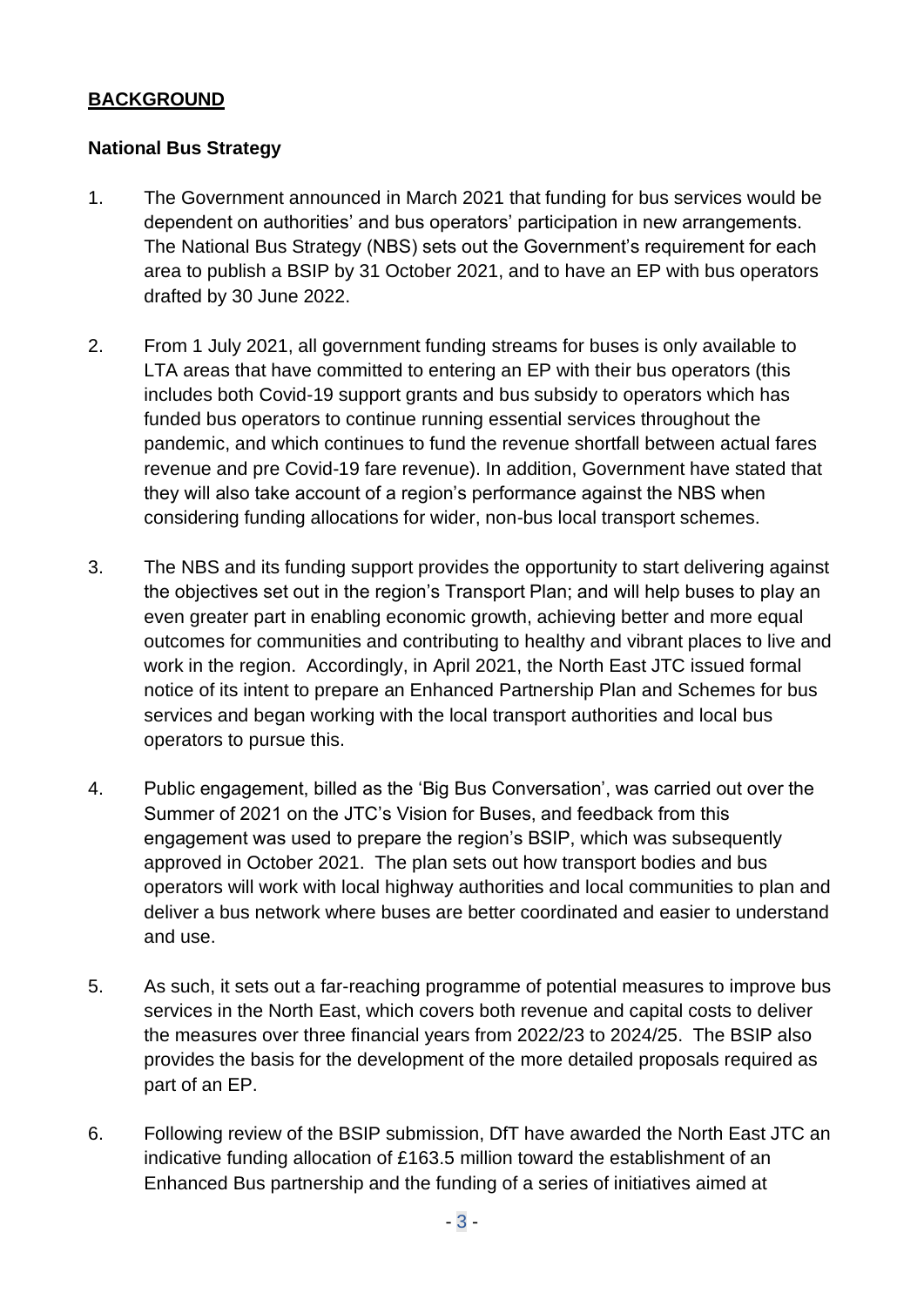improving the regional public transport offering. This allocation makes provision for £73.5m of capital investment and £90.0m of revenue investment.

# **Enhanced Bus Partnership for the North East**

- 7. The DfT defines an Enhanced Partnership as follows: "An Enhanced Partnership (EP) is an agreement between a local transport authority (LTA) and local bus operators to work together to improve local bus services. It includes a clear vision of the improvements that the EP is aiming for (known as an EP plan) and accompanying actions to achieve them (set out in one of more EP schemes). The local transport authority has formal responsibility for making the scheme, but at set points in the process they can only proceed with their proposals if they have the support of a defined proportion of local bus operators."
- 8. To inform the development of the EP Scheme drafting, initial work has taken place to identify the prioritised order of schemes to be included. The outcome of this is a list in ranked order with the eventual content influenced by the indicative funding available. The results, detailed in the table below, have been split between revenue and capital schemes and ranked according to deliverability criteria and their performance in addressing the Key Performance Indicators in the BSIP.

| <b>Revenue Projects</b>                                                  | <b>Capital Projects</b>                                                   |
|--------------------------------------------------------------------------|---------------------------------------------------------------------------|
| Under 19 Ticket<br>(Subsidised travel for under 19's)                    | <b>Intelligent Transport Systems</b><br>(Corridors and Realtime upgrades) |
| Network Improvements<br>(Superbus, Rural, Interurban and Connect routes) | <b>Bus Priority Corridor Package</b>                                      |
| All day Operator Ticket<br>(Multi operator/modal travel with fares cap)  | Park and Ride development and<br>delivery                                 |
| <b>Night Network</b>                                                     | Tranche 2, Bus Corridor works                                             |
| <b>Tourism Development Routes</b>                                        | Spot Fixes on the Highway Network                                         |

- 9. An EP Plan and Scheme(s) are currently being developed by Transport North East (TNE), working with Local Authorities, Nexus and bus operators, in accordance with Government guidance. The final EP Plan and scheme needs to be submitted by the end of June with the key milestones in this process being:
	- By the 2 May, submit a DfT specified summary table setting out a costed, credible and regionally set of agreed projects what the funding allocation will be used to deliver
	- By 30 June, submit an updated DfT summary table; the draft EP Plan and Scheme; and any additional documents for commitments which are not included within the EP; together with confirmation from section 151 officers that the funding represents value for money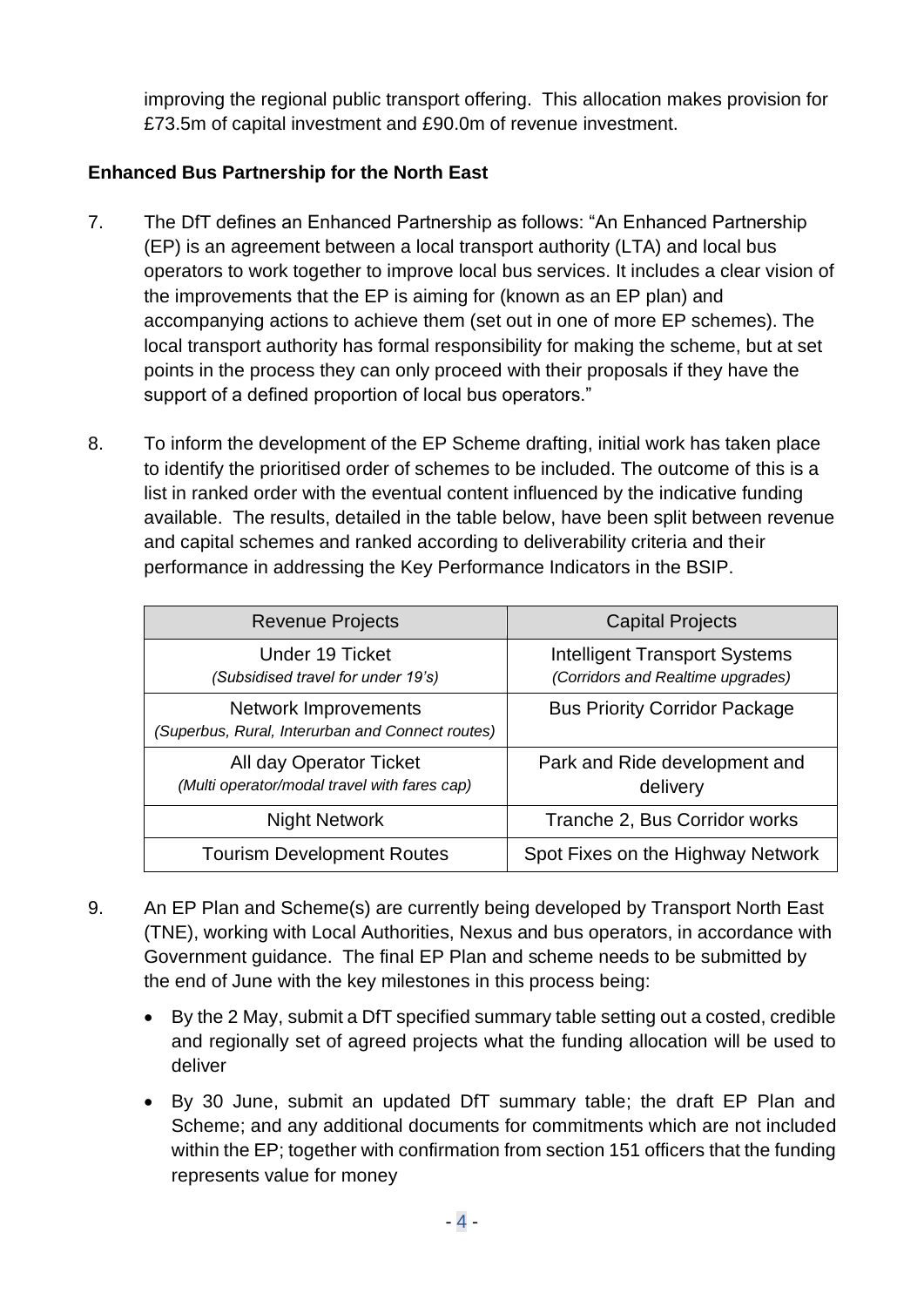- The DfT will then review the EP and either, provide feedback or agree it meets expectations and confirm final funding allocation.
- 10. Given this timeline, Cabinet is requested to give authority to the Leader, both in his role as Leader and Northumberland's representative on the North East Joint Transport Committee, in consultation with the Interim Executive Director of Regeneration, to negotiate and agree the draft Enhanced Partnership Plan and Scheme(s) on behalf of the Authority.

## **Conceptual Governance Arrangements**

- 11. Throughout the preparation of the draft EP scheme, TNE has been reminded of the need to ensure that the respective decision-making powers of the JTC, Nexus, and the County Councils, and where appropriate Local Authorities in their capacity as highways authorities with costed, credible and regionally agreed projects. As such, the governance arrangements of the EP should not diminish this to any extent.
- 12. On this basis, the overarching governance principle is that there are no decisionmaking powers aligned to any bodies which will make up the operating structure of the EP; and that these bodies should be focused on building consensus as to the best way to proceed on issues. Once consensus is reached on a matter, if a decision is required by, for an example, Northumberland County Council, the matter must be passed forward to Northumberland County Council for a decision to be reached through its established governance.

|  | <b>IMPLICATIONS</b> |
|--|---------------------|
|  |                     |

| <b>Policy</b>                            | This approach will provide ongoing support to transport providers<br>during the Covid-19 recovery phase and support the economic<br>recovery of the region, as well as supporting the Council's strategic<br>objective to connecting people by provided access to education,<br>employment, and social activities.                                                                       |
|------------------------------------------|------------------------------------------------------------------------------------------------------------------------------------------------------------------------------------------------------------------------------------------------------------------------------------------------------------------------------------------------------------------------------------------|
| <b>Finance and</b><br>value for<br>money | The North East's BSIP set out an ambitious request for Government<br>funding for the delivery of measures relevant to bus services. Entering<br>an EP is a requirement to receive ongoing Government funding for<br>bus services. Future reports will be brought to Cabinet for decision<br>making where the EP requires any financial support from the Council<br>for specific schemes. |
| Legal                                    | The overarching principle of the EP is that there are no decision-<br>making powers aligned to the any of bodies which will make up the<br>governance structure of the EP; and that these bodies should be<br>focused on building consensus as to the best way to proceed on<br>issues. Once consensus is reached on a matter, if a decision is                                          |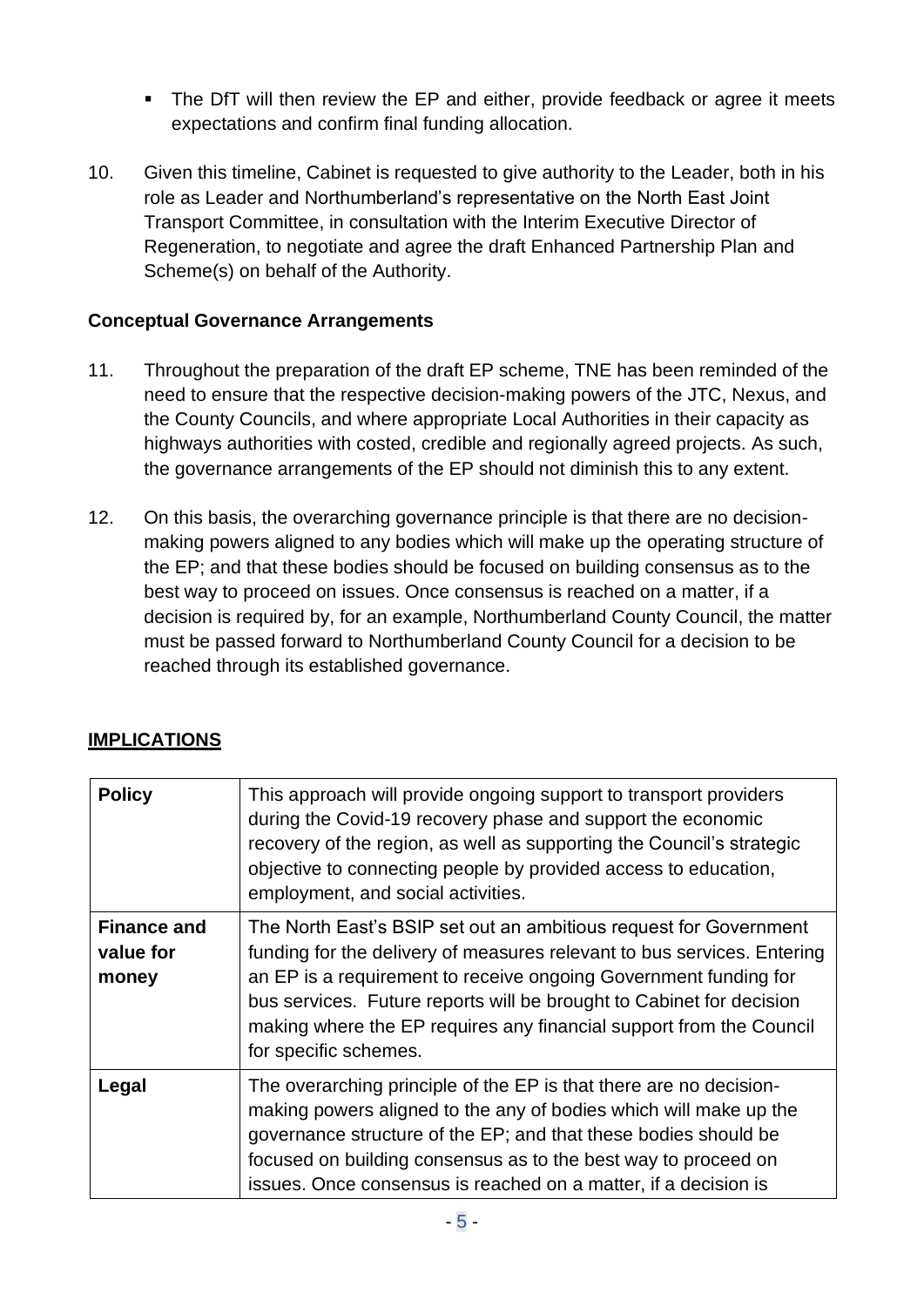|                                         | required by, for an example, a Local Authority, the matter must be<br>passed forward to that the Local Authority for a decision to be reached<br>through that Local Authority's established governance.                                                                                                       |
|-----------------------------------------|---------------------------------------------------------------------------------------------------------------------------------------------------------------------------------------------------------------------------------------------------------------------------------------------------------------|
| <b>Procurement</b>                      | <b>None</b>                                                                                                                                                                                                                                                                                                   |
| <b>Human</b><br><b>Resources</b>        | None                                                                                                                                                                                                                                                                                                          |
| <b>Property</b>                         | <b>None</b>                                                                                                                                                                                                                                                                                                   |
| <b>Equalities</b>                       | (Impact Assessment attached)                                                                                                                                                                                                                                                                                  |
|                                         | Yes $\square$ No $\square$ N/A X                                                                                                                                                                                                                                                                              |
|                                         | Implementation of the EP will assist in reducing social exclusion by<br>improving access for the young, elderly, unemployed/low waged and<br>people with disabilities.                                                                                                                                        |
| <b>Risk</b><br><b>Assessment</b>        | The main risk associated with the programme is that any significant<br>underspend or failure to deliver schemes that have external funding<br>linked to them may lead to a loss of that funding and jeopardise the<br>potential to secure additional funding in future years.                                 |
| Crime &<br><b>Disorder</b>              | Proposals within the BSIP, to be developed through the EP, will assist<br>in improving safety and security for the travelling public                                                                                                                                                                          |
| <b>Customer</b><br><b>Consideration</b> | <b>None</b>                                                                                                                                                                                                                                                                                                   |
| Carbon<br>reduction                     | The EP will be a crucial element in providing a sustainable transport<br>system capable of supporting Northumberland's environmental,<br>social, and economic objectives. It seeks to reduce car dependence<br>and increase sustainable travel, thereby contributing to the reduction<br>of carbon emissions. |
| <b>Health and</b><br>Wellbeing          | Improving opportunities for sustainable travel through improved bus<br>services will encourage more activity and benefit health by improving<br>air quality.                                                                                                                                                  |
| <b>Wards</b>                            | All wards                                                                                                                                                                                                                                                                                                     |

# **Background papers:**

- **[National Bus Strategy](https://www.gov.uk/government/publications/bus-back-better)**
- [National bus strategy: bus service improvement plans –](https://www.gov.uk/government/publications/bus-service-improvement-plan) guidance to local authorities [and bus operators](https://www.gov.uk/government/publications/bus-service-improvement-plan)